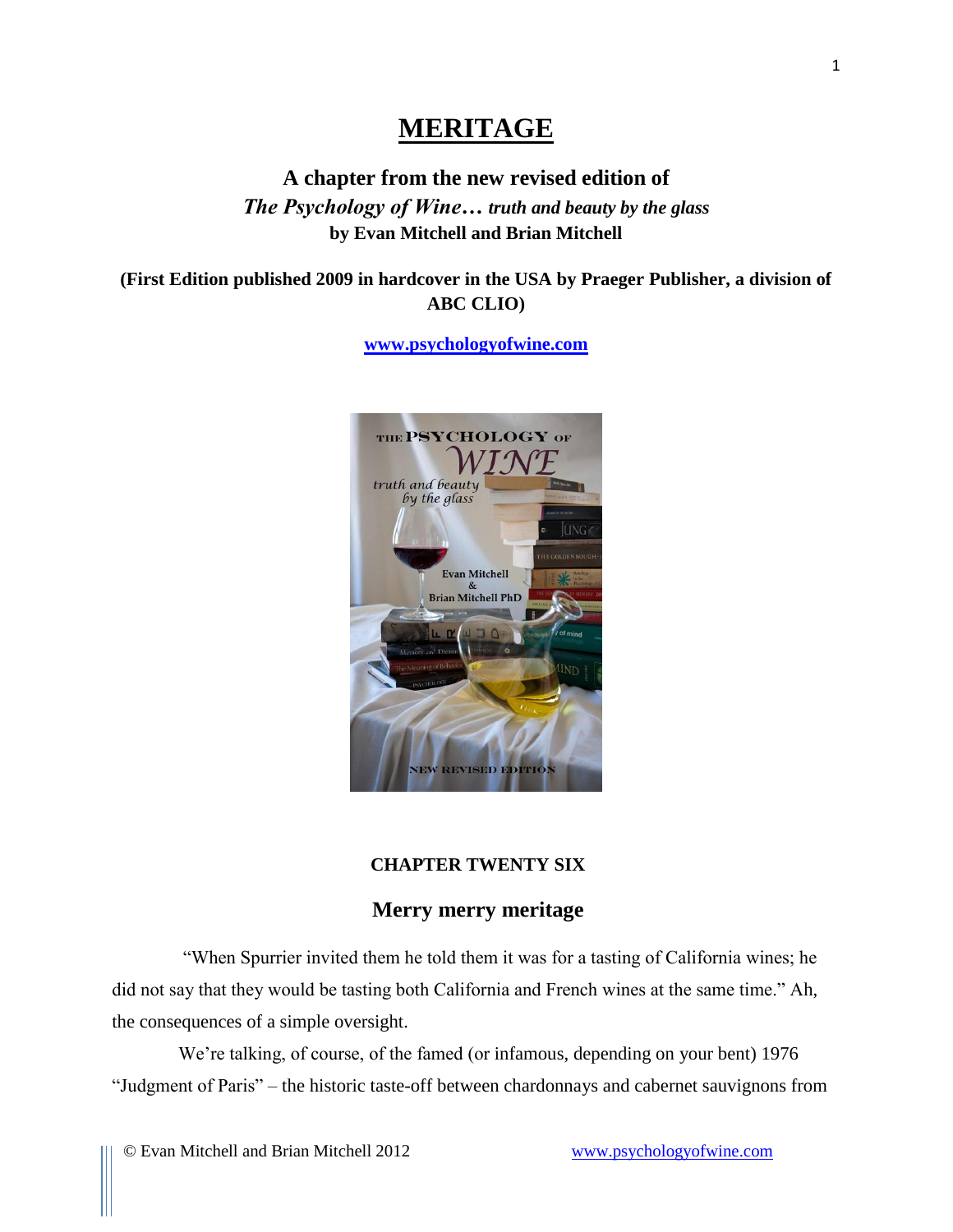California, and white Burgundies and red Bordeaux from France – described so dramatically in George M. Taber's book of the same name. Steven Spurrier, an Englishman and respected Parisian wine merchant, had for some time been impressed by what he'd heard and experienced of the developments in California wines. In those days of course, to quote one of Taber's own chapter titles, "France ruled the world." The tasting event Spurrier had organized at the InterContinental Hotel in Paris was designed to showcase selected wines from California, to allow them to strut their stuff under the collective judgment of nine experts – the cream of French wine nobility. (In sharp contrast to the original Judgment of Paris from classical myth, in which the mantle of nobility fell to the beauty candidates – the goddesses Minerva, Juno and Venus – and the judge was Paris of Troy, a prince it's true, but still a mere mortal.) Spurrier's hope and expectation was no more (and it should be said, no less) than that the upstart New World wines would surprise and impress the tasting panel with the extent of their progress.

Seated, and discovering that the tasting would be expanded to include selected French wines, the judges now found that it was also to be blind (an obstacle not presented to Paris, who was given license to feast his eyes on his immaculate trio all disrobed, with no fear of retribution). In fact it was to be double-blind, as both Spurrier and his colleague Patricia Gallagher, whose scores were not to be counted, were also blind tasting. This last development added a further touch of formal authenticity to an event that was changing shape at each turn.

The rest, as they say, is history – and like all the best of history's titbits, has been told and retold to several different ends. Suffice to say that not only did the California wines perform better than the French might have allowed themselves to expect, they performed in short better than the French – and so won both tastings. That's to say an American wine was placed overall first in both the red and white categories, by a panel of distinguished French judges. *Quelle horreur!* (Which became *quelle horreur* squared thirty years later when, in an anniversary rematch conducted jointly in London and Napa for the red wines only, the California wines emerged even more triumphant.)

The reverberations of the 1976 Judgment of Paris are still being felt across the wine world, at both macro and micro levels. Fortunes were made almost overnight as the best performing California wines (and their prices) went stratospheric. Wine making reputations soared, while some others suffered. New World wine producing countries besides the US felt similarly vindicated and emancipated, and became more confident in their abilities and more able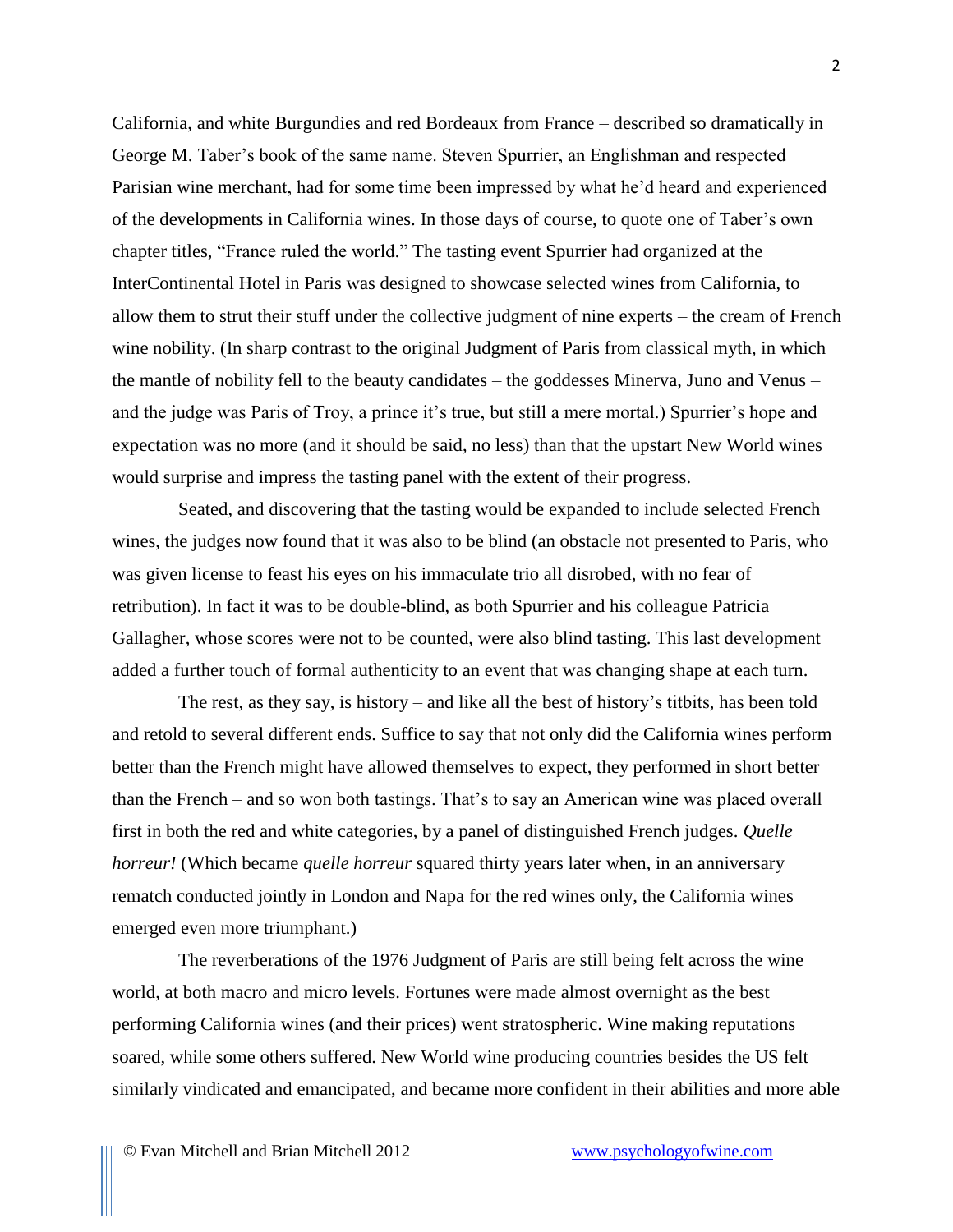to chance their arms in markets previously resistant. The French were ridiculed and vilified – the result widely seen as a humiliating comeuppance for their reactions (to their own verdict), and their long history of chauvinism in all matters of the vine. *Schadenfreude* is a universal sentiment, and it was certainly the emotion of the day. Echoes of it still persist, years later.

A watershed event in the history of wine – that's what the doyen of aficionados, Robert Parker, called it. It's clearly difficult to exaggerate the significance of the events of that May afternoon. But the psychological "facts" surrounding that day are quite another matter. Interpreted by most of the wine world, certainly the New World, as a classic instance of Gallic arrogance and hubris, this story lends itself to reinterpretation. Some French judges behaved poorly, that's for sure. Others were almost gracious – a kind of grace under fire, under the circumstances. And it's these circumstances that warrant closer examination.

So why not become for a while one of those French judges, and join us while we indulge in a little psychological conjecture. A "beautiful, sunny day in Paris" and the promise of an enjoyable afternoon, that's what lies before you. A chance to demonstrate your undoubted expertise in the company of distinguished fellow professionals, and with wines offering ample scope for that most irresistible of emotional combinations – benevolent superiority. But no sooner sat, you're hit with a triple whammy – the addition of French wines to the judging, a blind tasting, and the implied rigor of a double blind experiment.

"The nine judges seemed nervous at the beginning," writes Taber.

Any wonder. All of a sudden there's the feeling of being isolated and exposed. Even as the tasting of the whites begins, thoughts of "what if" are racing through your mind.

*What if the American wines are better than I expected? What if I rate the American wines too highly? What if I don't know the difference – (I will, won't I?) What if the individual scores are publicly announced?*

Back to Taber's eye-witness account, "From their comments … the judges were becoming totally confused as they tasted the white wines. The panel couldn't tell the difference." Taber could – being privy to what wines were what.

Such confusion must play on your mindset.

*Mon Dieu, this is much more difficult than I imagined. What do the others think of this wine? Those two seem to be comparing notes.*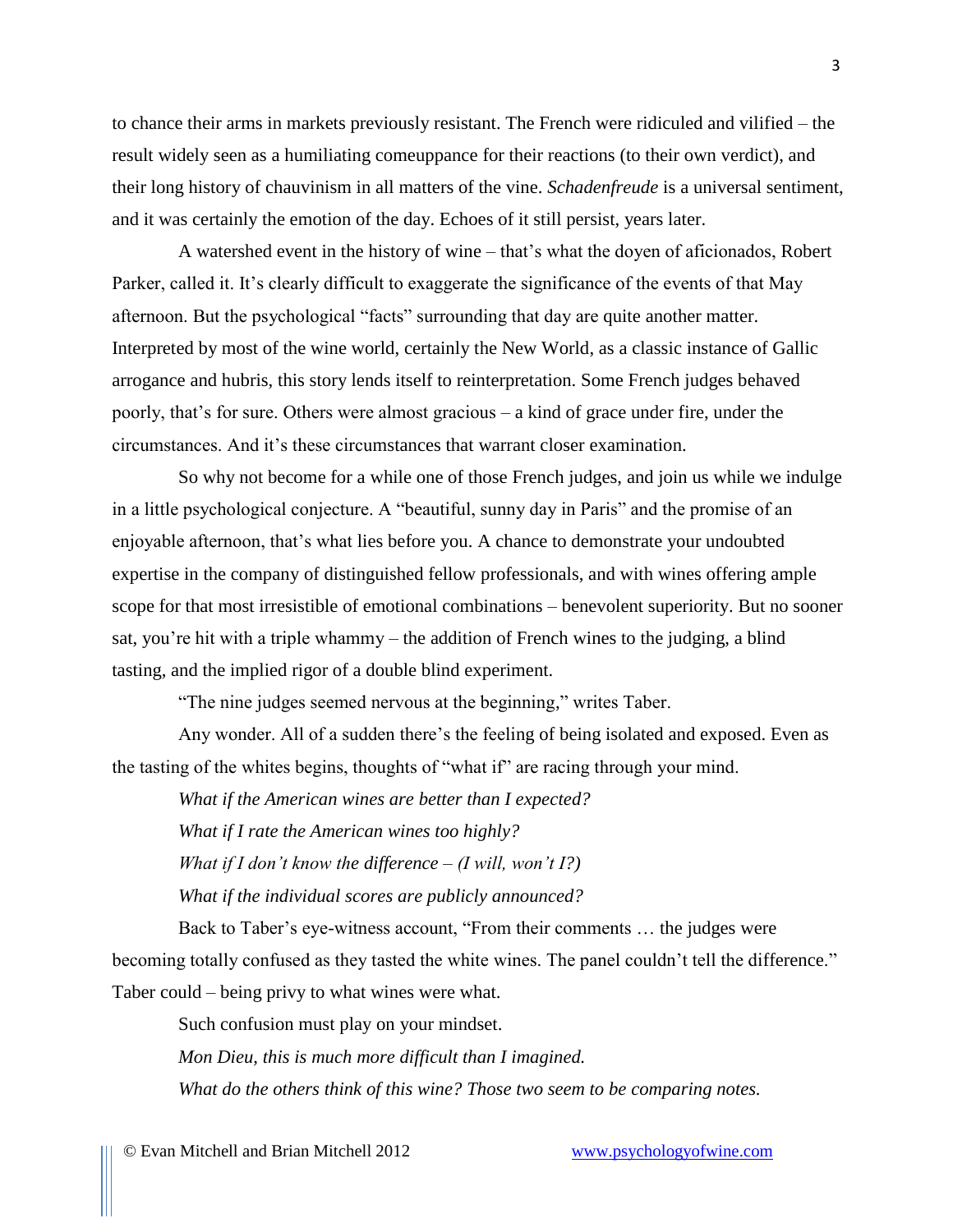"The judges began talking to each other … They speculated about a wine's nationality, often disagreeing." More anguished thoughts.

*"They don't know either – or else they're not saying.*

Finally, the tasting scores are announced. A 1973 Château Montelena chardonnay from the Napa Valley has trumped for first place the Grand Cru and Premier Cru wines from Burgundy's famed appellations of Beaune, Meursault and Puligny-Montrachet. In fact three of the four top spots have gone to California wines. "When he finished, Spurrier looked at the judges, whose reaction ranged from shock to horror."

Chauvinism? Patriotic mortification? Shame at this affront to the *Tricolore*? Is that what's going through your mind? Defence of the Republic? Or are you rather more self-focused – more concerned about your own possible embarrassment, the potential damage to your reputation? With who knows how much more to come – because this isn't over yet, not by a long shot, and however embarrassing the white results, well, this taste-off was always going to be defined by the reds.

Of one thing we can be certain – you and your fellow judges would have entered the day believing that the French whites were vastly superior, and would prove so in the tasting. So as you now face up to the reds your mind is grappling with the aftermath of the "disconfirmed expectancy" you've just experienced*.*

This is a phenomenon with a long pedigree in psychological research. Studied at length over decades, it has spawned a number of theoretical positions. But we'll take our lead from the original, seminal work by Leon Festinger in the 1950s, outlined in his book *When Prophecy Fails*. Festinger and colleagues had managed to join the members of a sect of "true believers" awaiting the arrival of a spacecraft, prophesied to rescue them that day from a world about to be deluged and destroyed. When neither the craft nor the flood of water arrived as expected, Festinger's prediction – that the sect members would respond by becoming firmer, rather than weaker, in their belief – was put to the test. And it came through with trumps. Counter intuitively, it should be said.

Now wind the clock back, sorry forward, to Paris and 1976. When it came to the tasting of the reds, as Taber has it: "Spurrier was certain that the judges would be more careful and would not allow a California wine to come out on top again." One can well imagine the "circling of the wagons" mindset prevailing, a determination to get this *right* as a group (which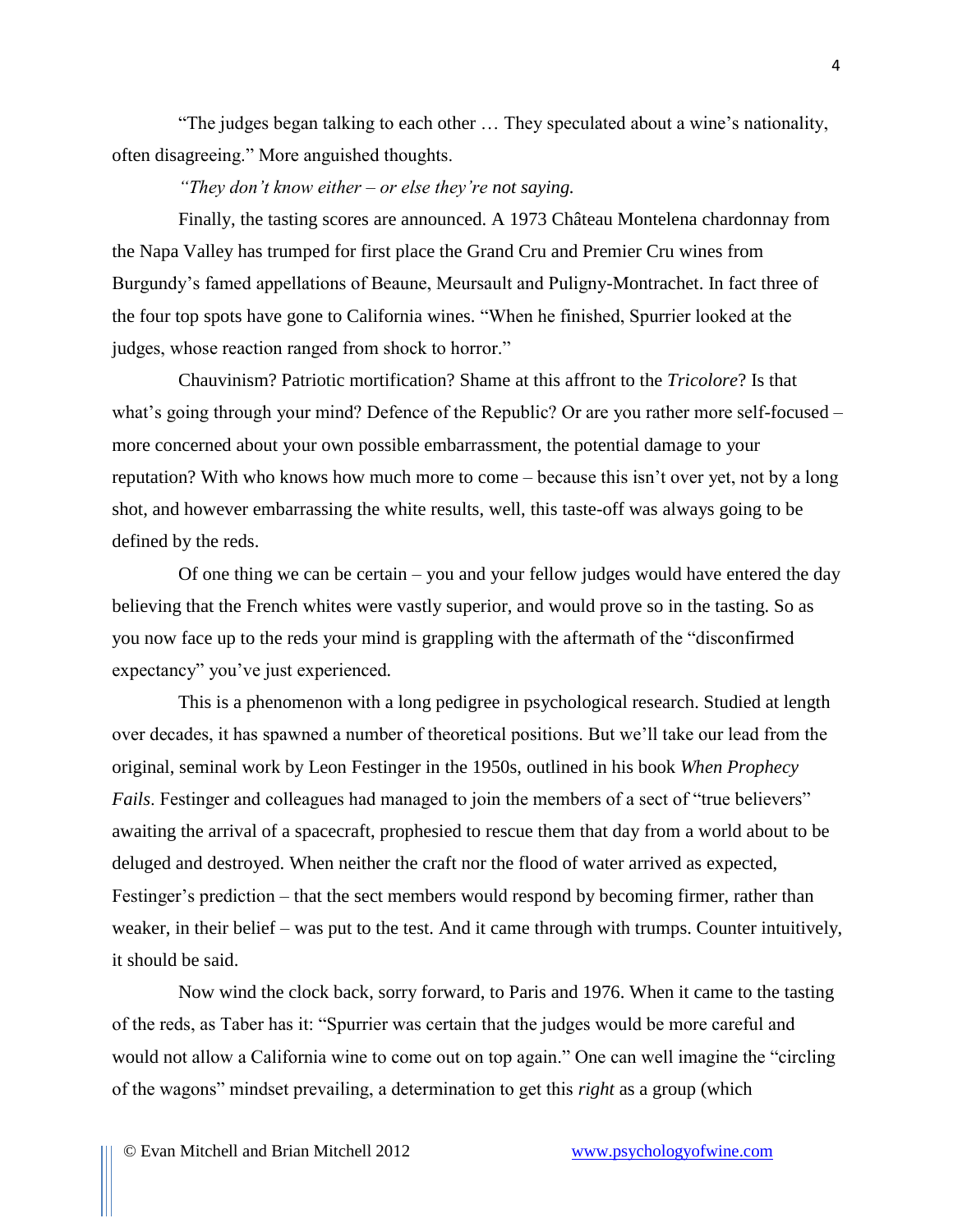interestingly enough would have increased the pressure on you, our collaborative reader, to get it right as an individual – or risk being run out of town).

Decision time once again – "the room was hushed as Spurrier read the results". And … it's California once again.

The 1973 Stag's Leap Cabernet Sauvignon, a neighbor of the Montelena, snatched first place ahead of the celebrated Mouton-Rothschild (only then recently elevated from Second to First Growth status – the first and only time since the official classification of 1855), leaving also in its wake the Graves First Growth Haut-Brion, and the Saint-Estèphe "Super Second" Château Montrose – all from 1970, a famously sensational Bordeaux vintage.

Expectancies were disastrously disconfirmed, yet again.

Like many powerful theories Festinger's is at once elegantly simple and disarmingly complex. Our cognitions – those thoughts, attitudes, suspicions, beliefs that form a large part of our perception of the world – comprise pieces of information that for the most part are independent of each other. Indeed they may never be connected in our minds. This is of course a salve to our sanity. As H. P. Lovecraft famously wrote in the opening line of his best known horror story "The Call of Cthulhu," "The most merciful thing in the world, I think, is the inability of the human mind to correlate all its contents." A greater mercy the more you think about it.

Some cognitions however *will* be connected. And this is where the problems arise. Conflicting cognitions, particularly about something important, provoke psychological discomfort – "dissonance" (hence the title of Festinger's theory – Cognitive Dissonance). Just like physical discomfort, this mental upset can be extremely unpleasant, so we seek to escape from or at least to lessen it. The more our significant beliefs or attitudes are out of sync, the greater the magnitude of this dissonance and the greater the motivation to reduce it. Relief can be accomplished in a number of ways – removing dissonant cognitions, adding new consonant cognitions, reducing the importance of dissonant cognitions, or increasing the importance of consonant cognitions (to grossly oversimplify).

So if you believe French wine to be far superior to the US but you've just rated the best French wines inferior to (panic-stricken-indrawn-breath) California (and throw in the fact that your reputation is seriously on the line, and your countrymen are likely to be none too happy with those responsible for toppling French wine from fame's loftiest perch). All that spells dissonance – it spells it big time and in italics. That *hurts*! Give me some options to lessen the pain! Well …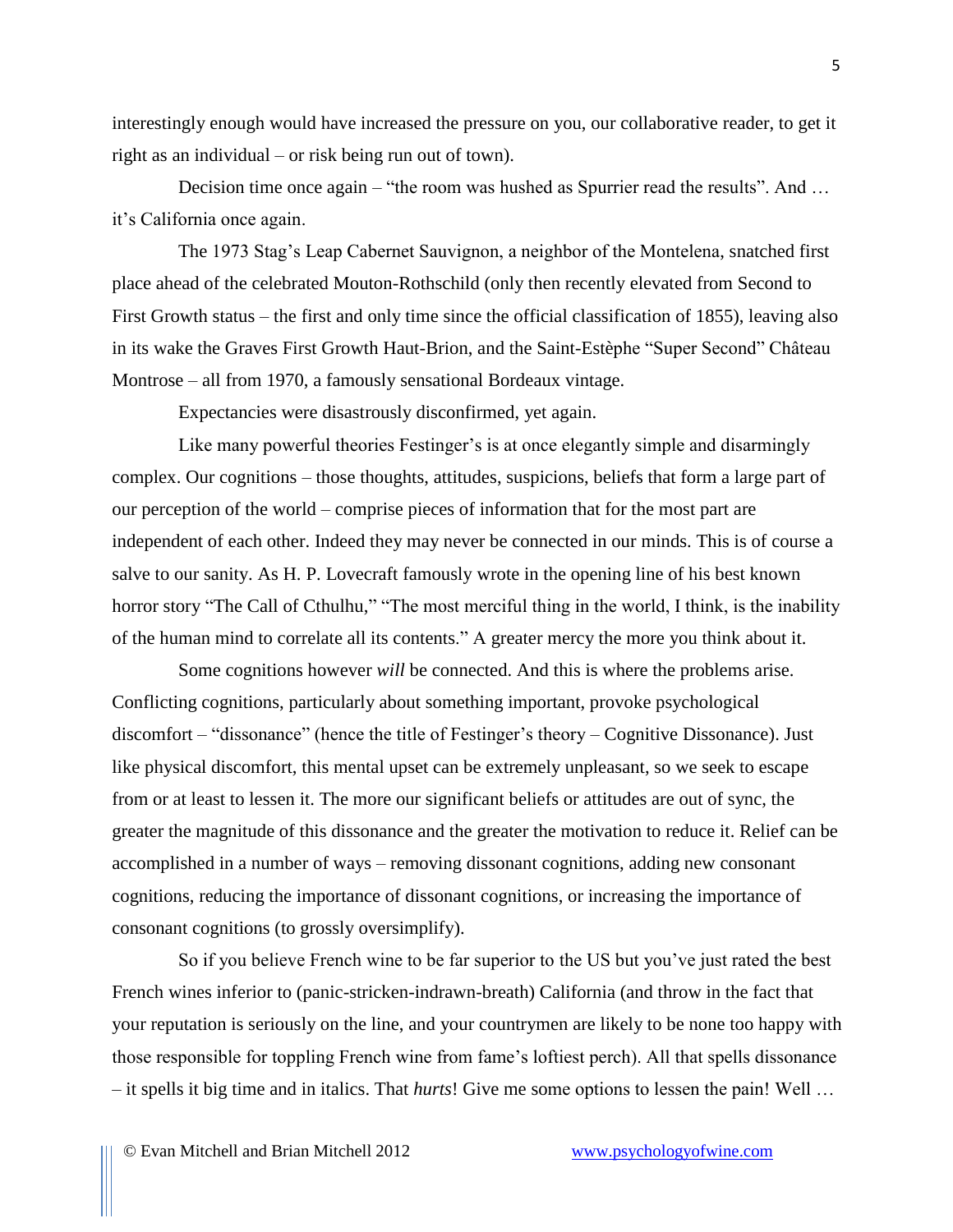- you could remove the dissonant cognition  $(OK this has been a character, give me back my)$ scores),
- you might add new consonant cognitions (how about the French wines develop more slowly than the American, this is a mark of their distinction and the reason why they were in fact at a distinct disadvantage, this tasting couldn't even be called "apples and apples," and anyway they'll clearly surpass the usurpers given the benefits of further age),
- you could reduce the importance of the dissonant cognition (*oui*, *trés amusant* these California wines are good, not as good as the French, but a fresh and pleasant drop), or
- you might increase the importance of consonant cognitions (*Vive la France* French wines have always been superior, just look at the prices they command).

Readers of Taber's *Judgment of Paris* may recognize these stratagems.

All of us face dilemmas on a regular basis, if not usually so portentous as this. We're constantly choosing between dissonance-reducing options in our lives. (Which solution will best enable me to deal with this unwanted mental conflict, and cause me the least distress?) But are these *conscious* choices – and if so against what criteria are they made? What if we get it wrong – choose an option that doesn't work? Can we go back and start again? Our mental responses appear so immediate it's hard to envisage that a conscious decision-making effort is occurring. Certainly we don't appear to weigh the alternatives in our mind before settling on one.

Work by the social psychologist Elliot Aronson and colleagues suggests that our selfconcept may provide the key to how we'll react to dissonance – or more specifically, the extent to which we need to *protect* our self-concept. If this is of crucial importance to us then it's likely our prioritizing of options will happen at an unconscious level, and occur as it were automatically. And there are few professions in which the protection of self-concept would be more important than that of wine judge.

So, now you've traveled a mile (or at least a while) in their shoes, how much of the judges' reaction was due to chauvinism, and how much to dissonance-reduction strategies? Did you and the others just behave with typical "French" arrogance, or did you behave like human beings?

There were losers in the Judgment of Paris – in the version of history and the version of myth. Young Paris, who chose Venus as the most beautiful over her sister goddesses, was able to take for his reward the face that launched a thousand ships and the body that went with it, Helen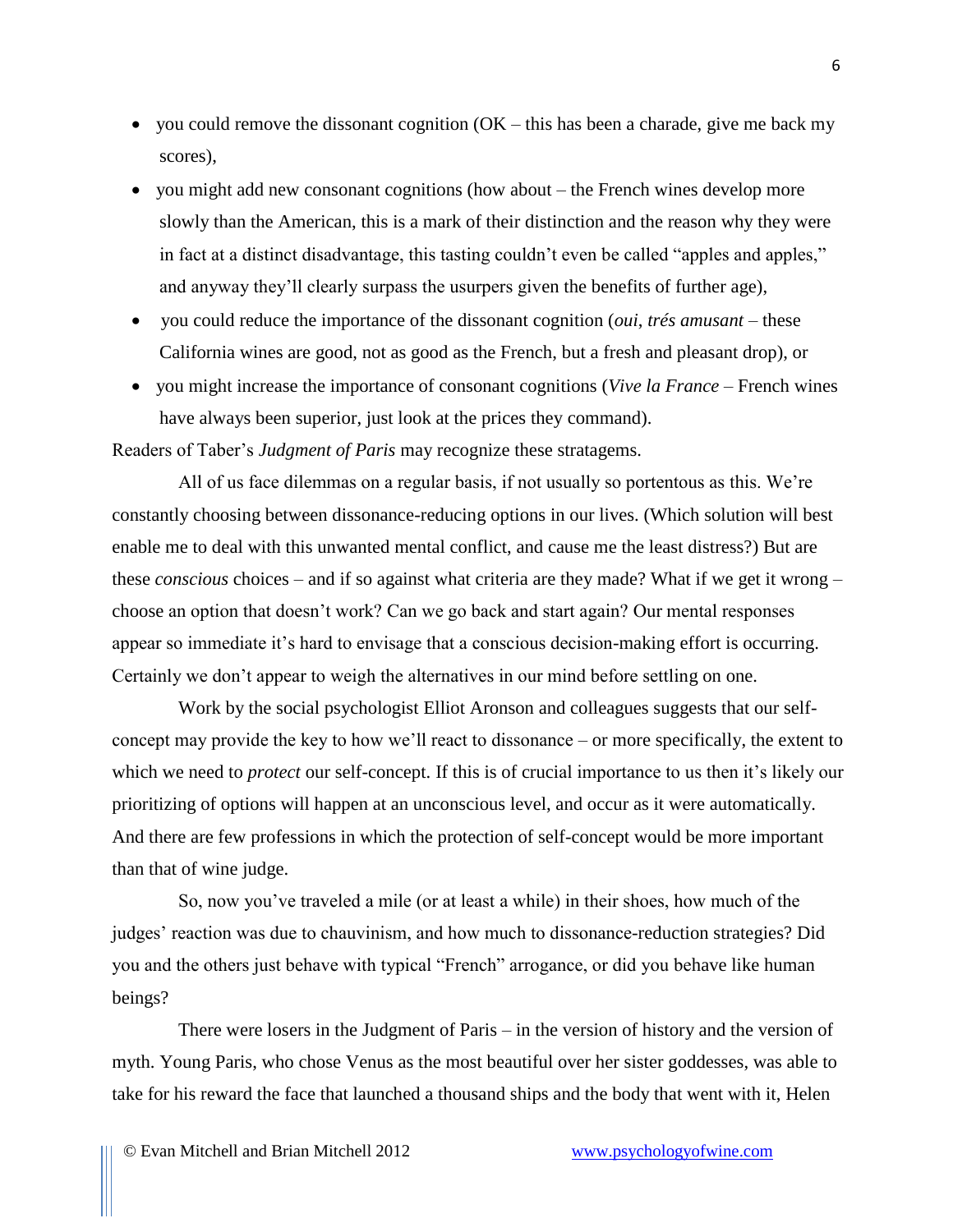of Troy, née Sparta. This proved to be a dubious result for Paris (and more besides him), since it led to the Trojan War which saw his own and his homeland's ruin. A war of sorts also followed the 1976 version, an intensified struggle between Old and New World wines that continues today – in various forms and on various fronts, despite apparent truces.

Fairly or unfairly, it has to be said that the French judges were the main losers. So painful was that day for some that it's said they still refuse to discuss it.

But, winners are grinners – and losers can please themselves. The clear winners from 1976 were the California wine producers. Aside from other benefits they were freed from the tyranny of nomenclature.

When cab sav gets it together with merlot, cab franc, malbec, petit verdot … the outcome is frequently auspicious. Such wines tended to be called *Bordeaux blends* – since Bordeaux had the fame of giving life, legend and longevity to these wines. Imagine if you were a California producer in those days, laboring to improve your wines in the face of a status-driven bludgeoning from French producers. How galling it must have been (no pun intended) to be described in terms of your competitor? A recognition that you must remain forever in their shadow. How do you escape the cringing admission "we cannot even define ourselves – we're defined by them"? *Them* being the Bordelais, their styles and standards, their tastes and textures, their body, breed and brawn. (Think "Kleenex", "Google", "Coke"…)

The Paris taste-off broke the shackles. With such glory coming their way, why should the Californians continue to call their prestige reds *Bordeaux blends*? (Rumors that certain parties felt the wine world should rename the wines of Bordeaux *Californian cuvees* are a little overstated.) Some years later the break became formal, with the movement to find an overarching name that would appropriately describe superior Californian blended wines. In true democratic, meritocratic American style, a competition was held, the winning suggestion selected, and that name registered with the U.S. Department of Trademarks and Patents.

And what was it? *Meritage*. A blend (how apt) of *merit* and *heritage*, with the additional distinctions of rhyme and pun and a sense that's sure to set French teeth on edge, or perhaps even set them gnashing. Whether the name eventually acquires the *cachet* of its competitor, only time will tell. According to Robert Parker the 1976 Paris event marked the democratization of the wine world. Meritage may have been its first flag.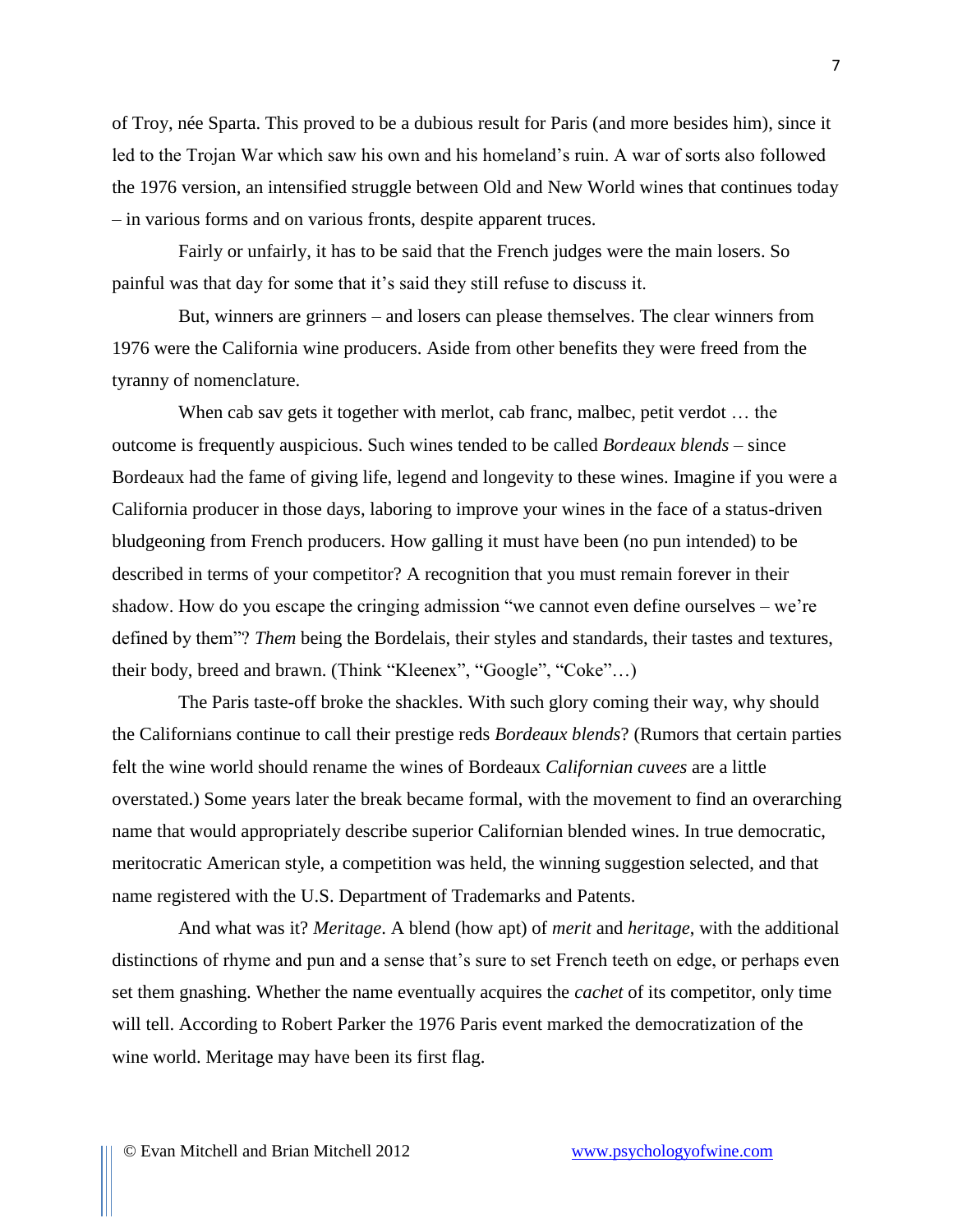All this of course might very easily not have been. George M. Taber, then a correspondent for *Time*, had not been singled out for attention when the publicity for the event started. He was sent a simple press release. Not for a moment expecting that the American wines would make history at the expense of the French, Spurrier and Gallagher had concentrated their promotional efforts on the Parisian wine writing press. However, and prophetically in the light of events, these had all declined. A tasting of California wines wasn't deemed newsworthy in the Paris of the day. So Patricia Gallagher pursued Taber to get him to attend, and fortuitously he did. Without his objective witness of what occurred it's doubtful if the story would have seen the light of day, certainly not in as prominent a way – and who knows how long a re-match would have taken to arrange, and under what French terms.

One of the judges in Paris is later reported to have said – "We take wine too seriously, and that makes it sad." Too seriously, we might ask, in relation to what? Art and music are taken seriously without that appearing to be sad, as are literature and dance. Politics and sport are taken seriously, and the list of course goes on. Is it "we" that are sad, because wine is taken seriously? That would be serious indeed – a serious loss of enjoyment, and reflection, and inspiration. Perhaps the "it" refers to the Paris verdict and its aftermath? If that's so, then *c'est la vie*. Or is the "it" referring to the wine itself? Why should the wine be sad? It, of all the parties, has no reason to be.

The events in Paris contained much in the way of melodrama – heroes and villains, expectation and surprise, chance and mischance, laughter and disaster. And there was no shortage of human interest angles either, with winners and the losers joined in a genuine and passionate love of wine. But there was another victor in all of this, one that passed unnoticed.

Imagine if we can, how the first flowers must have "felt" when they grasped the significance of the honeybee. Another creature, animal and alien, was joining with them in a mutually beneficial enterprise; had initiated a symbiotic relationship – without ever realizing it, or its significance (so it seemed to the flowers). The vine was a huge beneficiary of the events of Paris – as much as if the verdict had brought with it an enormous new source of pollination.

This judgment signalled the "Enlightenment" of the wine industry. By trampling on the old order it opened up the wine world to new ideas, rational and science based. New styles of wine emerged that were controversially different from the older Old World styles, and proving popular they encouraged more wine growers and greater cultivation of the grape. Even *terroir*,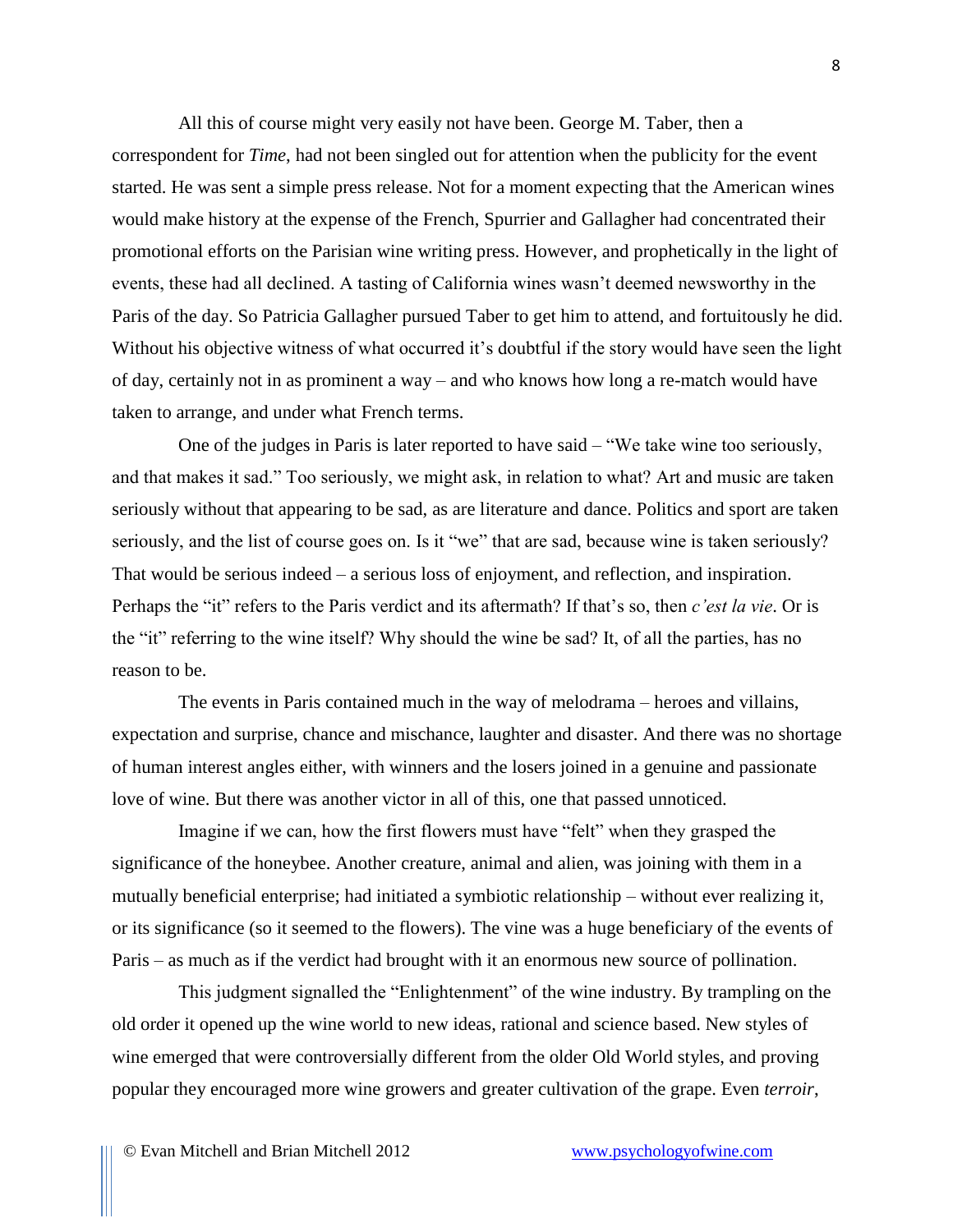the official standard, the hole card of the Old World, took on a more open meaning. New World wineries could point with conviction to their own dirt and rocks and terrain and clime, their own *terroir* credentials. And all the while the symbiotic love affair continued. More vines were planted, more grapes harvested, more wine made, more pleasure taken …

Should you venture into a vineyard, even an Old World vineyard, late in the evening, and stand among the vines, quietly, well might you pick up their murmur on the breeze – "*Salute*  to the Judgment of Paris, and to those who made it possible."

## *To read more:*

**[www.psychologyofwine.com](http://www.psychologyofwine.com/)**

#### **Full Table of Contents for**

# *The Psychology of Wine… truth and beauty by the glass* **New revised edition**

Foreword – Why a "psychology of wine"?

It's white or it's red

The Shape of Things to Come

Ch  $1$  – The death of "generation wine"?

PART I – Wine, Mind and Soul

- $Ch 2 Drinking antiquity$
- $Ch 3$  The god of wine
- $Ch$  4 The happiest of happy accidents
- Ch  $5 What's in a number...?$
- $Ch 6$  The life of the vine
- Ch 7 In vino in memoriam
- Ch 8 The nature of *terroir*
- Ch 9 What you won't see on the label
- Ch  $10 A$  flight of wines
- Ch 11 An unexamined life, an undrunk wine

PART II – The Language of Wine

Ch 12 – Turning wine into words

© Evan Mitchell and Brian Mitchell 2012 [www.psychologyofwine.com](http://www.psychologyofwine.com/)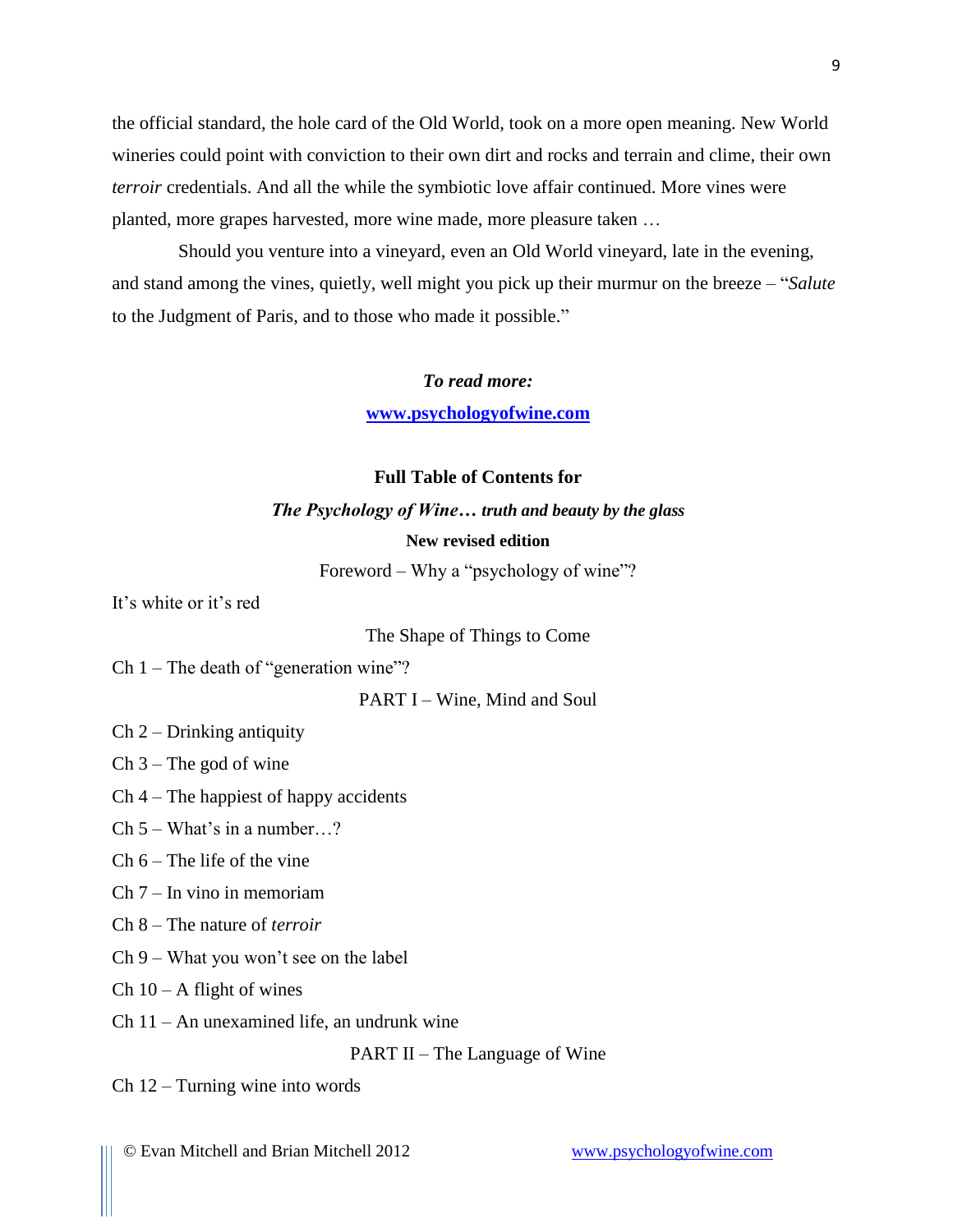Ch 13 – Flavors weird and wonderful

Ch 14 – "Bottled poetry"

Ch 15 – Why wine appreciation?

Ch 16 – The other side of appreciation

Ch 17 – For better or for worse

 $Ch 18$  – The geometry of wine

Ch  $19$  – Is it a boy or a girl?

 $Ch 20$  – The fifth dimension

PART III – How Wine Describes Us

Ch 21 – Games people play

Ch 22 – "Truth that peeps over the glasses' edge…"

Ch 23 – A beautiful wine

Ch 24 – Wine and Mammon

Ch 25 – The tyranny of *terroir*

Ch 26 – Merry merry meritage

Ch 27 – Empty vessels

The Shape of Things to Come?

Ch 28 – The death of "generation wine" revisited

Afterword – A very human thing

**[www.psychologyofwine.com](http://www.psychologyofwine.com/)**

#### **Reviews for the 2009 USA hardcover edition of** *The Psychology of Wine:*

"A unique approach to the subject of wine" *(Book News)*

*"*There is much pleasure to be had from this book. The Mitchells write with gusto" *(Decanter)*

"Like a great dinner conversation… an enduring favorite" *(The Daily Sip)*

"I'm finding it irresistible" *(Robin Garr – WineLoversPage)*

"Will delight any wine lover" *(George M. Taber)*

"You'll never look at wine the same way again" *(Delia Viader – Napa Valley)*

"A fascinating read" *(Jean Garbee – LA Weekly)*

© Evan Mitchell and Brian Mitchell 2012 [www.psychologyofwine.com](http://www.psychologyofwine.com/)